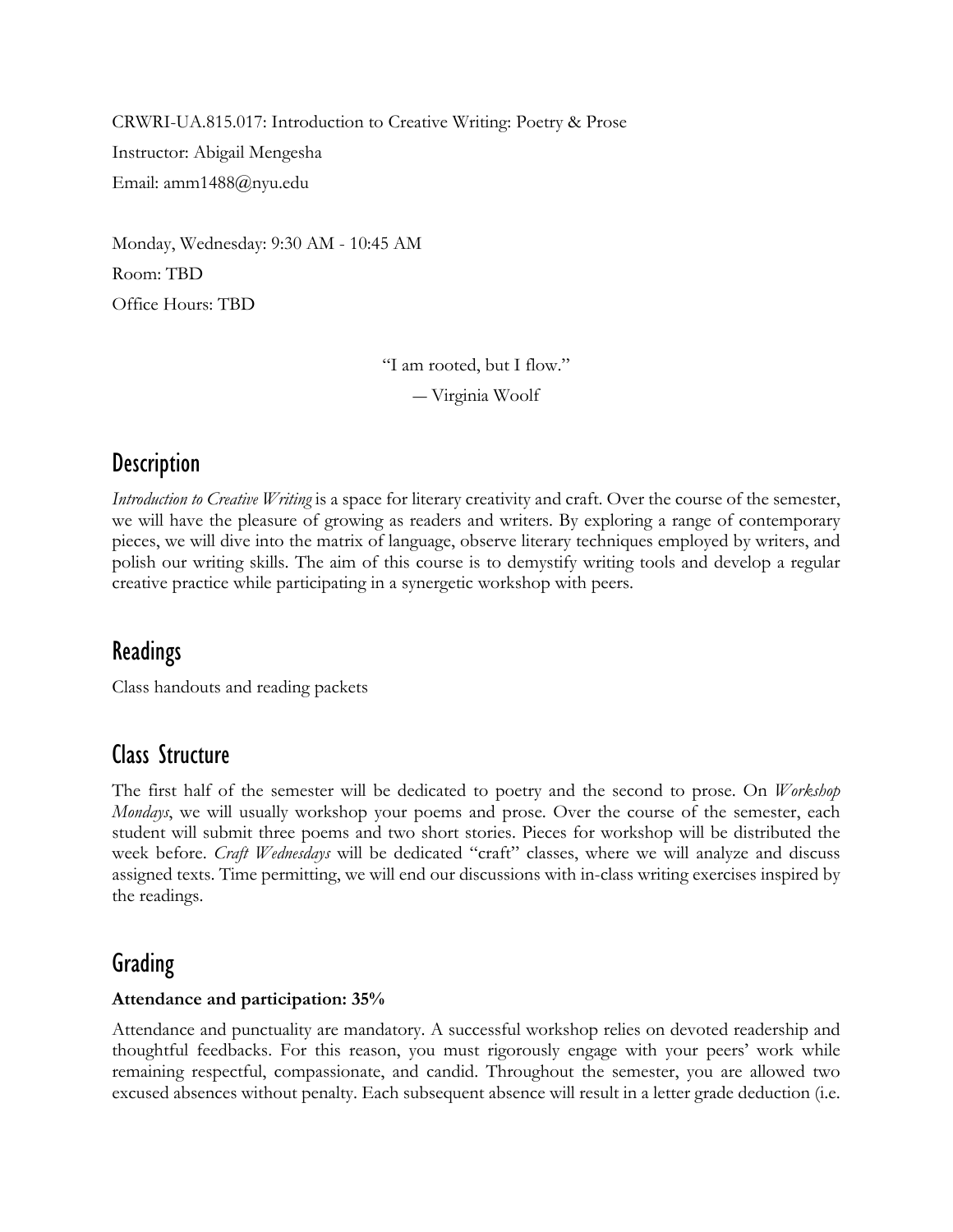A becomes an A-, B+ becomes a B, and so on). Also note that being more than ten minutes late will affect your participation grade. Three late arrivals to class will count as one absence and will affect your grade according to the outlined policy.

#### **Workshop and peer critiques: 20%**

In workshop, you will be graded on the effort you put into your writing and the rigor with which you engage with your peers. To achieve the highest grade, present your best work and produce thoughtful and respectful peer critiques. For the day of workshop, students must prepare written feedback (about 5 sentences) or an annotated copy for every writer that's being workshopped. Make sure to prepare an additional copy of your critiques to submit to me. All critiques should detail the following:

- What has been observed
- Where, how, and why certain elements serve and/or undermine the piece
- Suggestions on how to make the piece stronger

#### **Weekly reading responses: 20%**

You are required to submit brief critical responses (about 5 sentences) to two of the readings assigned each week. Please note that the poems and prose pieces assigned for reading are not meant to be workshopped. Instead discuss the elements you have observed within the reading. What did you enjoy (or didn't) and why? Although you'll be responding to only to two assigned readings every week, you are expected to come to class having read the whole reading packet. Each response must be submitted by Tuesday at 11:59 PM.

#### **Final portfolio: 25%**

At the end of the semester, each student is expected to submit all revised poems and prose in one document.

#### **Extra credit (optional)**

Write a page long book review of a poetry collection or a prose volume.

### Late Submissions

During this course, students are allowed two extensions on peer critiques and reading responses if you let me know before the assignment's due date. Creative submissions cannot receive any extensions due to our tight workshop schedule. If you submit any late work without any notice, it won't be accepted. If you are facing extenuating circumstances, such as an illness, an accident, or an emergency, or even if you are struggling, please email me and we can figure out an appropriate plan for you. Your wellbeing is of the utmost importance.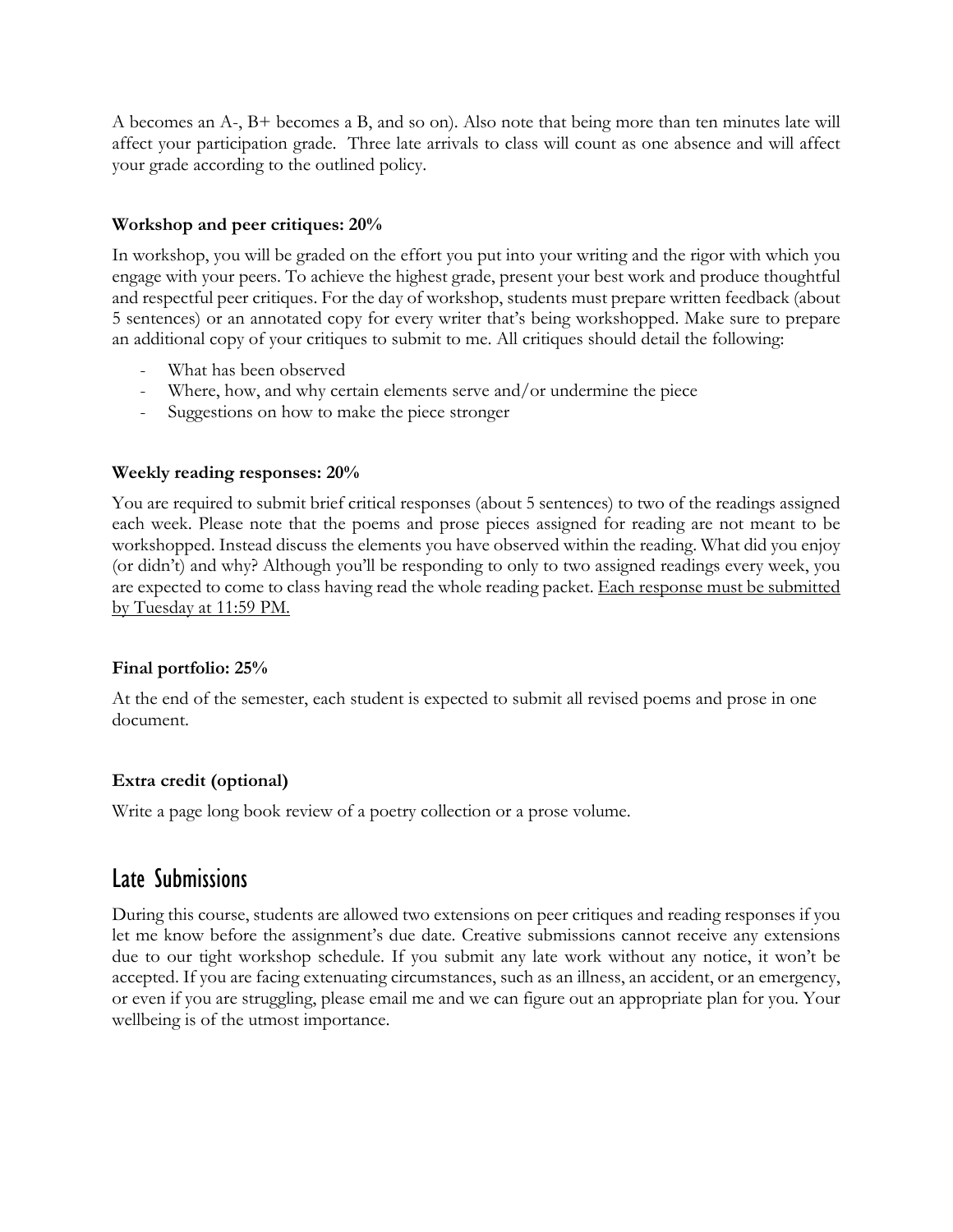## Academic Integrity

Any form of plagiarism will not be tolerated. If you submit work that is not yours, expect a failing grade and a hearing with higher academic authorities.

### Wellness Policy

Some of the readings we will be doing in this workshop might cover some difficult matters. As an instructor, I want to foster an environment in which every person feels respected and comfortable. If you are feeling uneasy about certain class material, please feel free to speak out. As for workshop submissions, we are going to assume the speaker or narrator is fictional unless there is explicit evidence proving otherwise. However, if I encounter content relating to depression, suicide, murder, sexual assault, etc., I will reach out and check in. If you are submitting work that might be interpreted as such, please send me an email providing context. And depending on the situation, I may request that you remove said work from workshop.

## Disability Disclosure Statement

Academic accommodations are available to any student with a chronic, psychological, visual, mobility, learning disability, or who is deaf or hard of hearing. Students should please register with the Moses Center for Students with Disabilities at 212-998-4980. Website: http://www.nyu.edu/csd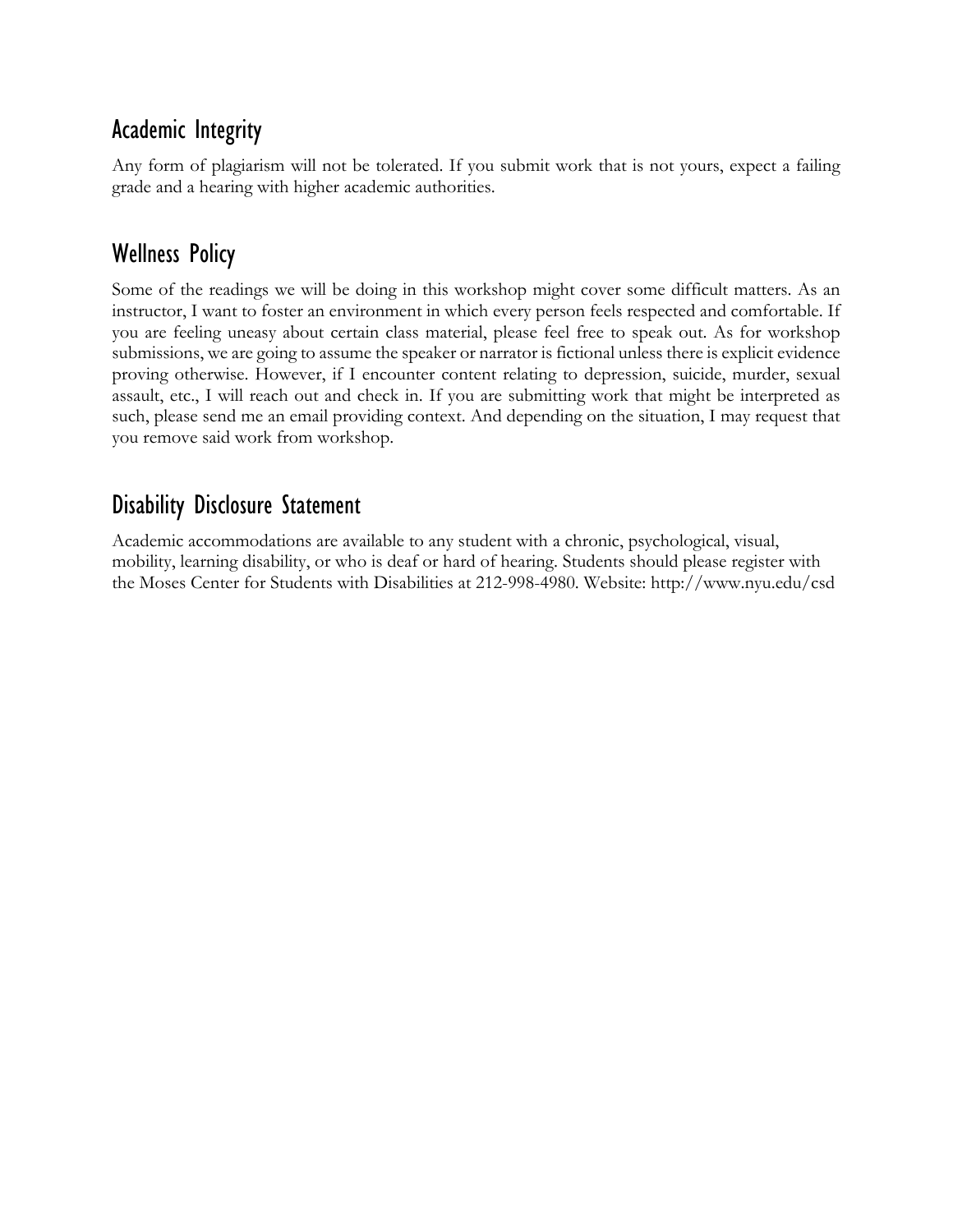# Course Outline

| Week One   | Monday, 1/24 — Introductions<br>Workshop groups are assigned  |
|------------|---------------------------------------------------------------|
|            | Wednesday, $1/26$ — $On$ Poetry                               |
|            | Interviews and essays on writing poetry                       |
|            | Group 1 submit poems                                          |
| Week Two   | Monday, 1/31                                                  |
|            | Workshop Group 1                                              |
|            | Wednesday, 2/2-The Senses                                     |
|            | "Portrait of Eve as the Anaconda" by Safiya Sinclair          |
|            | "Late Summer after a Panic Attack" by Adá Limon               |
|            | "Back Then" by Yusef Komunyakaa                               |
|            | "Before You Leave" by Ai                                      |
|            | Group 2 submit poems                                          |
| Week Three | Monday, 2/7                                                   |
|            | Workshop Group 2                                              |
|            | Wednesday, 2/9—Sonic Mechanics and Echoes                     |
|            | "The Bean Eaters" by Gwendolyn Brooks                         |
|            | "Superfluities" by Major Jackson                              |
|            | "Look" by Solmaz Sharif                                       |
|            | "Black Maria" by Langston Hues                                |
|            | Group 1 submit poems                                          |
| Week Four  | Monday, 2/14                                                  |
|            | Workshop Group 1                                              |
|            | Wednesday, 2/16—Cultivating Voice & Tone                      |
|            | "Lady Lazarus" by Sylvia Plath                                |
|            | "Ode to My Whiteness" by Sharon Olds                          |
|            | "I am accused of tending to the past" by Lucille Clifton      |
|            | "Denial" by Warsan Shire from Beyoncé's "Hold Up" music video |
|            |                                                               |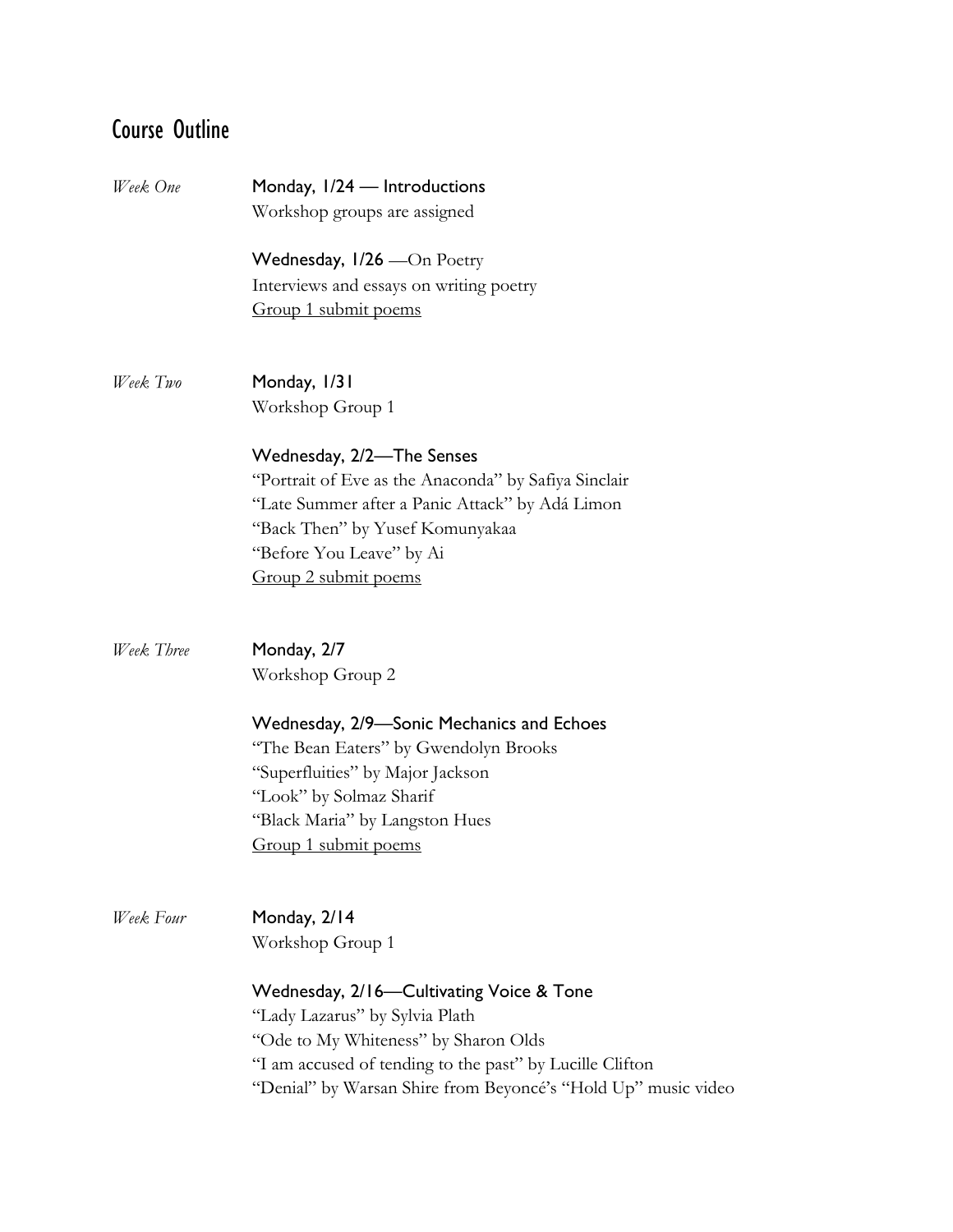#### Group 2 submit poems

*Week Five* Monday, 2/21—Presidents' Day No class Wednesday, 2/23 Workshop Group 2 Group 1 submit poems *Week Six* Monday, 2/28 Workshop Group 1 Wednesday, 3/2—Words and Their Order "One Art" by Elizabeth Bishop "Errata" by Kevin Young "Land" by Agha Shahid Ali "Artless" by Brenda Shaughnessy Group 2 submit poems *Week Seven* Monday, 3/7 Workshop Group 2 Wednesday, 3/9—The Playful and Experimental "Dog Talk" by Robin Coste Lewis Excerpt from "He Sápa" by Layli Long Soldier "From-from?" by Marwa Helal "Ballad in A" by Cathy Park Hong New workshop groups determined Spring Break *Week Eight* Monday, 3/21—Genre-bending and Bite-sized Excerpt from *Bluets* by Maggie Nelson "Girl" by Jamaica Kincaid "Give It Up!" by Franz Kafka "Seoul's Dinner" by Kim Hyesoon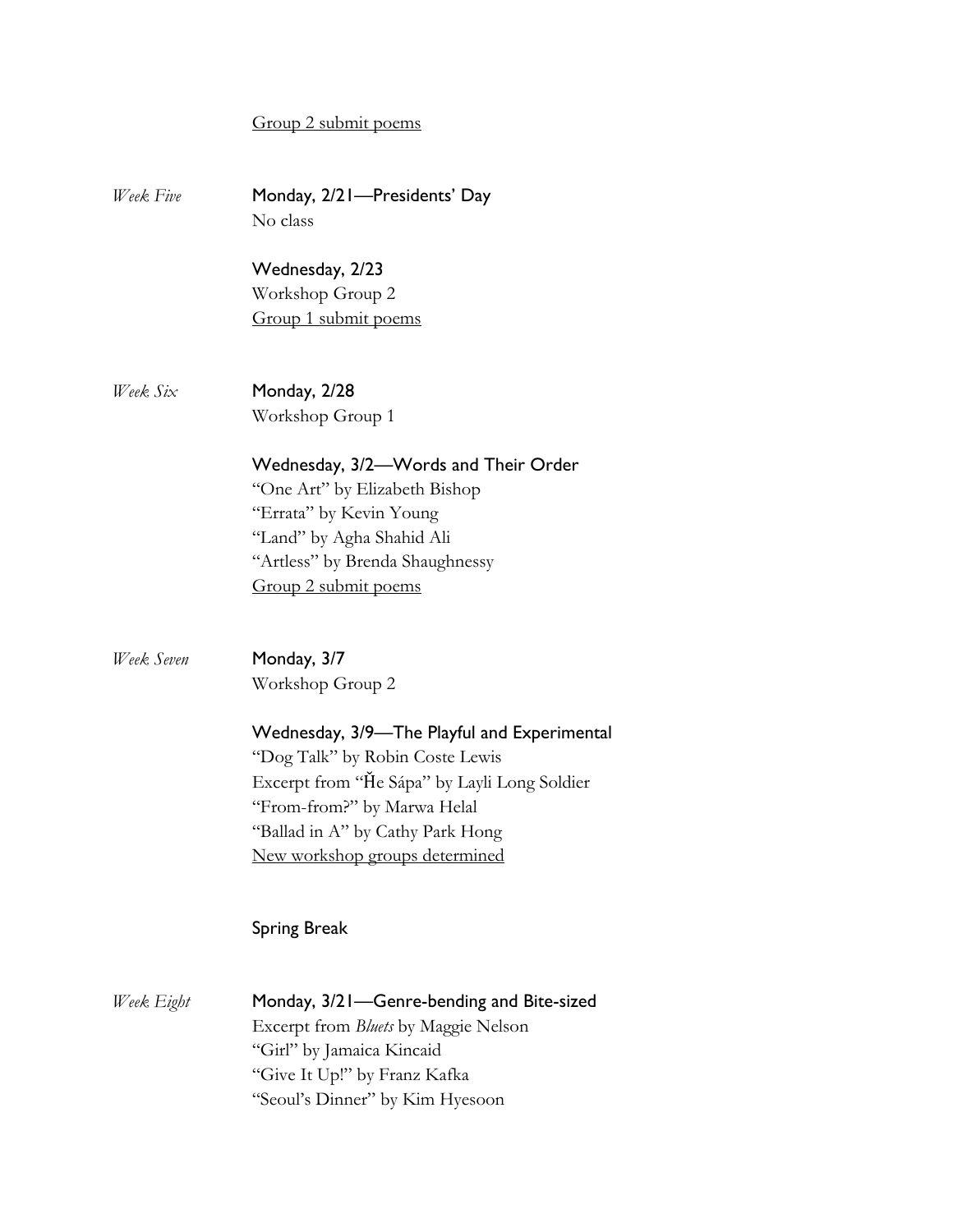|             | Wednesday, 2/23-On Prose<br>Interviews and essays on writing prose<br>Group 1 submit prose                                                                                                                                  |
|-------------|-----------------------------------------------------------------------------------------------------------------------------------------------------------------------------------------------------------------------------|
| Week Nine   | Monday, 3/28<br>Workshop Group 1                                                                                                                                                                                            |
|             | Wednesday, 3/30-Perspectives<br>"Sweetness" by Toni Morrison<br>"Harrison Bergeron" by Kurt Vonnegut, Jr.<br>"Little Man" by Michael Cunningham<br>Group 2 submit prose                                                     |
| Week Ten    | Monday, 4/4<br>Workshop Group 2                                                                                                                                                                                             |
|             | Wednesday, 4/6—Individuals and Discourse<br>"The Beach Boy" by Ottessa Moshfegh<br>Excerpts from On Earth We're Briefly Gorgeous by Ocean Vuong<br>"Hills Like White Elephants" by Ernest Hemingway<br>Group 3 submit prose |
| Week Eleven | Monday, 4/11<br>Workshop Group 3                                                                                                                                                                                            |
|             | Wednesday, 4/13-Worlds on the Page<br>"Bloodchild" by Octavia Butler<br>"Eyes of a Blue Dog" by Gabriel Garcia Marquez<br>"Civil Peace" by Chinua Achebe<br>Group 1 submit prose                                            |
| Week Twelve | Monday, 4/18<br>Workshop Group 1                                                                                                                                                                                            |
|             | Wednesday, 4/20—Conflict and Progression<br>"Happy Endings" by Margaret Atwood<br>"Bullet in the Brain" by Tobias Wolff                                                                                                     |